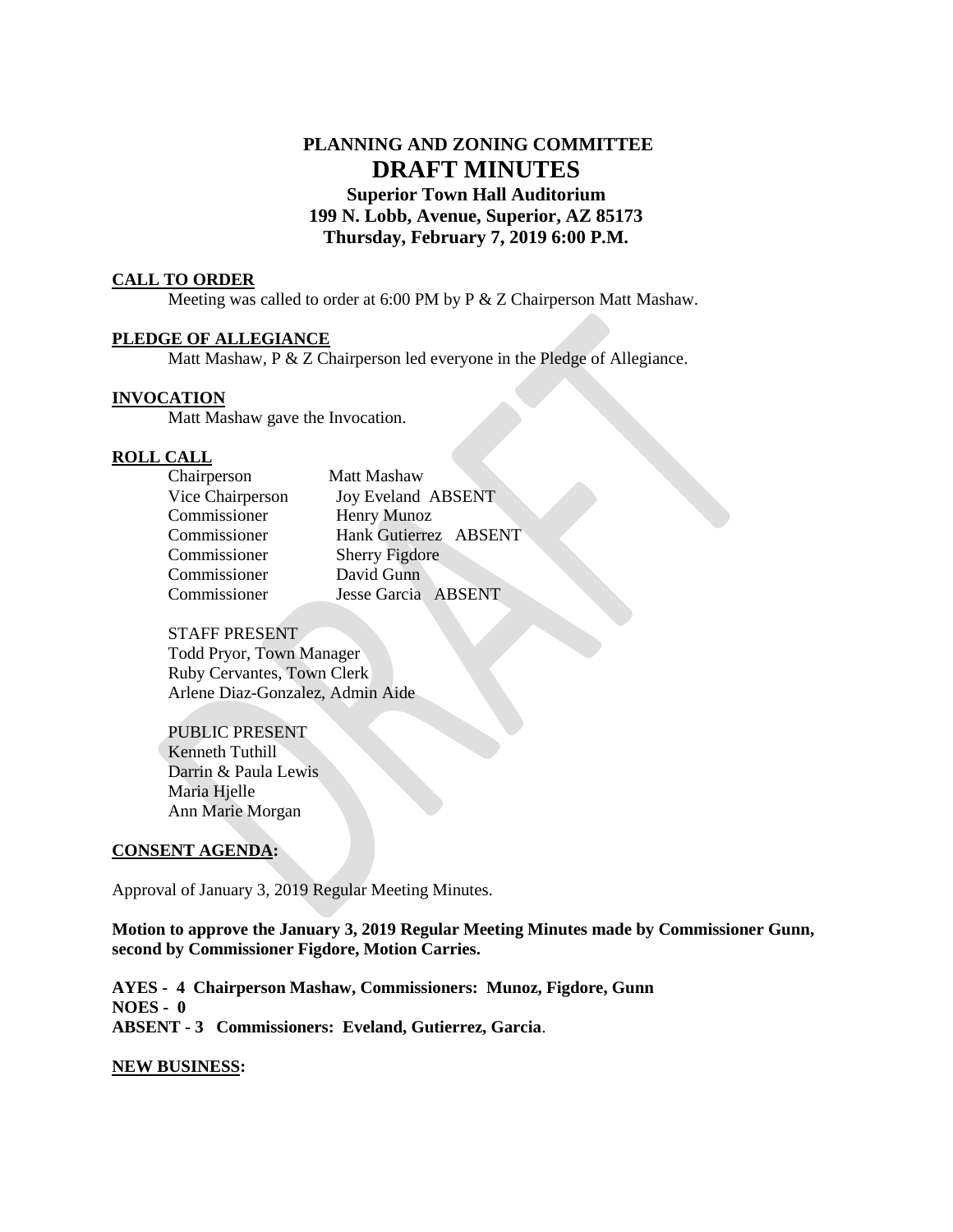Discussion/Possible Approval of Resolution No. 2019-02. A RESOLUTION OF THE PLANNING AND ZONING COMMISSION OF THE TOWN OF SUPERIOR RECOMMENDING THAT THE TOWN COUNCIL AMEND ARTICLE XIII, SECTION 13.11 OF THE TOWN'S ZONING ORDINANCE.

Commissioner Gunn commented on the wording in 13.11. Items A & B should have consistant wording. Item A says 6 foot high solid masonary fence and Item B. says 6 foot high solid wall. Town Manger Pryor will let the engineers know.

Commissioner Gunn stated that this is an enforcement problem. Asked about the temporary use permit option.

Town Manager Pryor stated that this change lightens the rules for parking. It is a modification; changes the Code.

Commissioner Gunn - If this is approved by Town Council, this could anger people. There is no place nearby to move their RVs.

Mr. Pryor - He knows of resident that had to move their RV to Florence and has to pay for storage. Could have engineers modify change and not be as strict. It's up to Commissioners. You could kick it back to Engineers with suggested modifications or adopt it as is. It's up to Commissioners.

Commissioner Munoz - This was his concern at last meeting. Get Public imput. Put it in the paper and get imput from public. Do some social media and newspaper advertisement. Once we do this, to continue this at next meeting and have some more people here for Public Hearing. We would be hearing their concerns; it would be in the best interest of the Community.

Mr. Pryor stated the solution is to make everyone happy. Public outreach makes alot of sense.

Discussion on working with certain concerns which include selective enforcement. Lots of rule breaking. Implement rules to all. This would be an opportunity for a RV Storage in Town.

Kenn Tuttle commented that this Section is also to get rid of junked cars. Questioned commercial property. The presence of hazardous material to be used or stored on-site is prohibited.

Mr. Pryor explained that this is in another part of the Nuisance Code; not part of Zoning Code but part of Town Code which you can view online. An example, if you have a car dealership you can display your cars on frontage and not be in violation of this rule and not have to put up fence. He will be in contact with Zoning Officer for clarification or removal. Will talk to engineers to see if this is in another place before we can remove this.

MOTION TO MOVE THIS AGENDA ITEM TO THE NEXT MEETING AND ADVERTISE FOR PUBLIC HEARING MADE BY COMMISSIONER GUNN, SECOND BY COMMISSIONER MUNOZ, MOTION CARRIES.

**AYES - 4 Chairperson Mashaw, Commissioners: Munoz, Figdore, Gunn NOES - 0 ABSENT - 3 Commissioners: Eveland, Gutierrez, Garcia**.

2. Discussion on progress with 727 W. Simpson Street, Superior, AZ.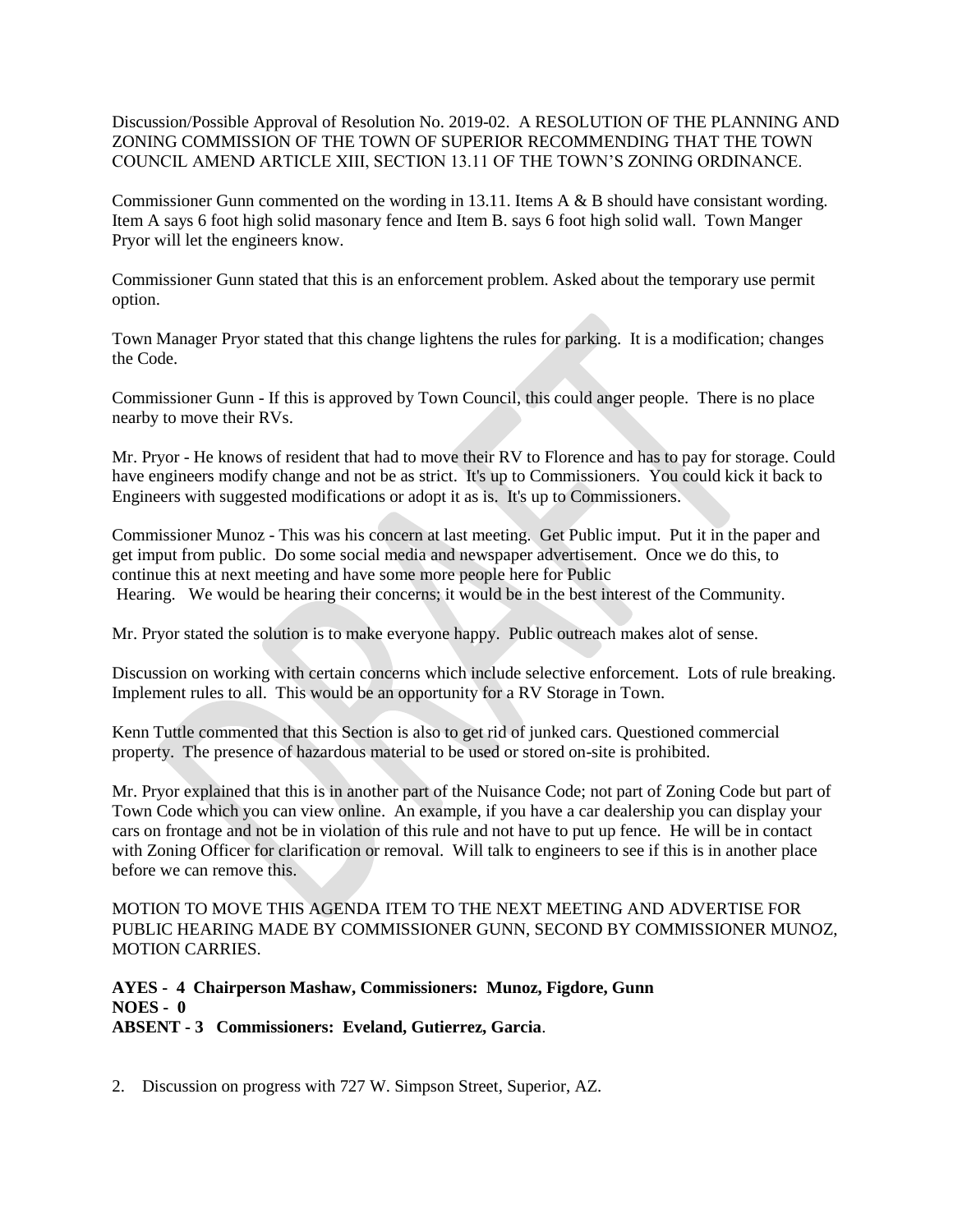Mr. Pryor- There had been repair delay on this street for about 3 to 4 months. Simpson Street has been done and we can see the final width. This is a discussion issue; no formal action will be taken.

Commissioner Gunn - Asked if the work on the street had been done satisfactorily. Mr. Pryor replied that most work is meeting standards; cold weather has been challenging.

Ann Marie Morgan - Stated that in November she addressed the Zoning Board and hasn't heard anything. She doesn't care about the pavement. Traffic is her concern. Street is not wide enough for 2 cars. The alley behind her house is fine. The very minimum she wants is a slow sign; car speed is a concern. She's unhappy with highway median.

Todd Pryor- The ADOT project was built with Federal Money. After 10 years we can address the medians. We would have to pay for median removal if ADOT approves. Its an expensive question. By ADOT standards it is intentionally inconvenient; prevents accidents. We can talk to Engineers about signs. Speed bumps are expensive and neighborhood pays for these.

Commissioner Munoz - Asked about time to get Speed, Caution or Slow signs. Mr. Pryor replied it would take a couple of weeks to order and about 30 days to get them installed.

Commissioner Gunn - This is a Public Relations Issue. No communication or monthly call to Ms. Morgan. Mr. Pryor stated he has talked to her. Commissioner Munoz said he and Commissioner Gutierrez stopped by her house to visualize what she was talking about and she wasn't home.

Mr. Pryor - We have to do this study right. Not be hasty to action and to wait until street project was done was the decision. Project is now done so I'll contact engineers and put them to work.

# **CALL TO THE PUBLIC**

Darrin Lewis - He's with Lewis Development. He and spouse considering moving into Community. He has made some investments here recently. Planning on doing some Tiny Homes across from Bakery. Tiny homes are affordable housing and a way of the future. He wants to learn how to go through proper channels and do things right. He wants to be more involved in community and give back. Hopes to build. Would like to show plans. Mr. Pryor told him he would have to submit site plan; it would go to engineers.

Maria Hjelle - She's Darrin Lewis' real estate agent. Excited to see clean-up in the area this past weekend. She sees Darrin's vision. He's also a veteran. He has been working on other dilapitated properties.

Town Manager Pryor – The Pinal Street clean-up volunteers consisted of Rebuild Superior (Chamber of Commerce, Superior Schools, Town of Superior); Republic Services donating roll-off dumpster,; the volunteers from the LDS group. Everyone was working for a common goal.

## **ADJOURNMENT**

**Motion to adjourn the meeting made by Commissioner Munoz, second by Commissioner Figdore, Motion carries. Meeting Adjourns at 6:36 PM**.

**AYES - 4 Chairperson Mashaw, Commissioners: Munoz, Figdore, Gunn NOES - 0 ABSENT - 3 Commissioners: Eveland, Gutierrez, Garcia**